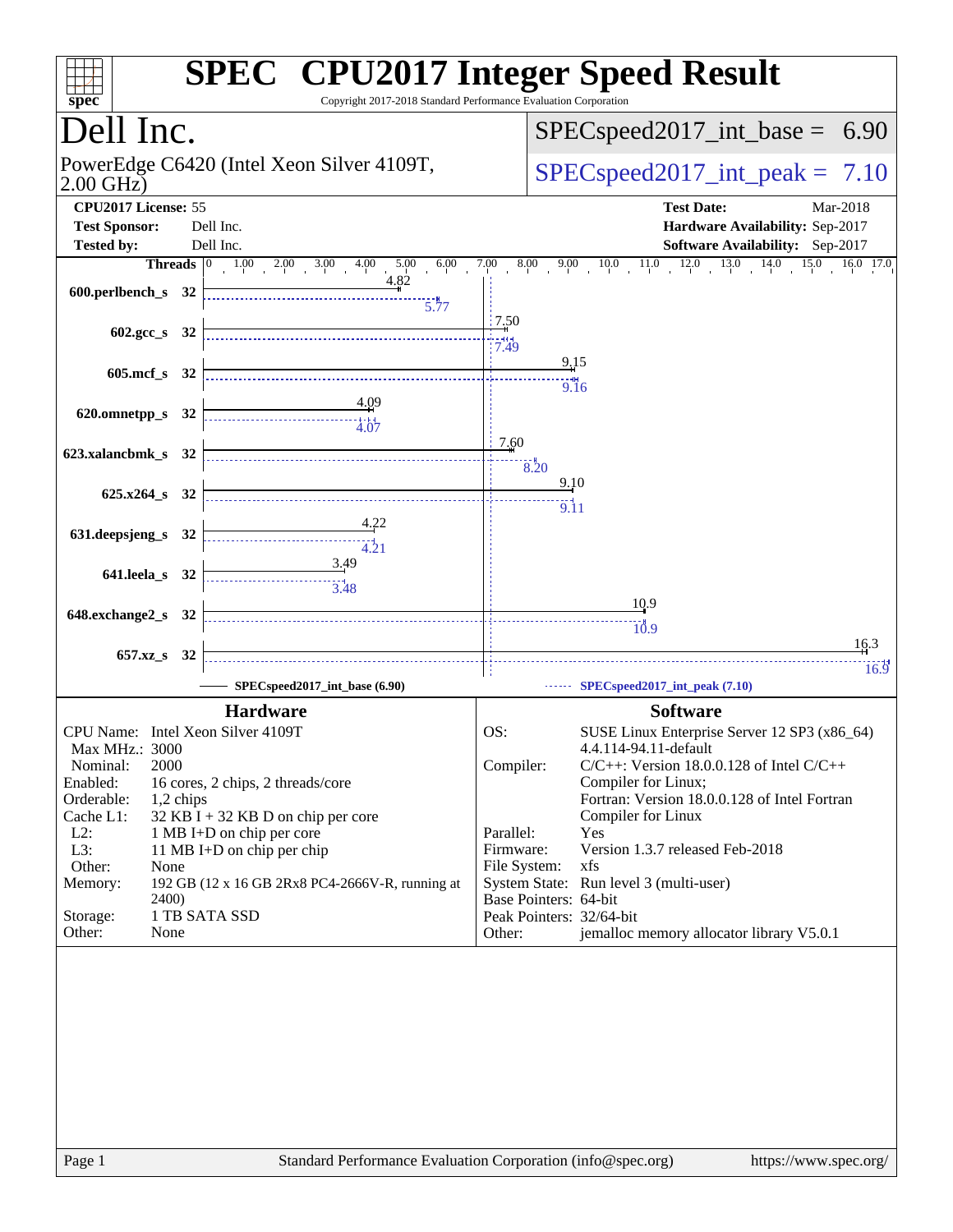

Copyright 2017-2018 Standard Performance Evaluation Corporation

## Dell Inc.

2.00 GHz) PowerEdge C6420 (Intel Xeon Silver 4109T,  $\vert$  [SPECspeed2017\\_int\\_peak =](http://www.spec.org/auto/cpu2017/Docs/result-fields.html#SPECspeed2017intpeak) 7.10

 $SPECspeed2017\_int\_base = 6.90$ 

**[CPU2017 License:](http://www.spec.org/auto/cpu2017/Docs/result-fields.html#CPU2017License)** 55 **[Test Date:](http://www.spec.org/auto/cpu2017/Docs/result-fields.html#TestDate)** Mar-2018 **[Test Sponsor:](http://www.spec.org/auto/cpu2017/Docs/result-fields.html#TestSponsor)** Dell Inc. **[Hardware Availability:](http://www.spec.org/auto/cpu2017/Docs/result-fields.html#HardwareAvailability)** Sep-2017 **[Tested by:](http://www.spec.org/auto/cpu2017/Docs/result-fields.html#Testedby)** Dell Inc. **[Software Availability:](http://www.spec.org/auto/cpu2017/Docs/result-fields.html#SoftwareAvailability)** Sep-2017

#### **[Results Table](http://www.spec.org/auto/cpu2017/Docs/result-fields.html#ResultsTable)**

|                                     | <b>Base</b>    |                |       |                |       | <b>Peak</b>    |       |                |                |              |                |              |                |              |
|-------------------------------------|----------------|----------------|-------|----------------|-------|----------------|-------|----------------|----------------|--------------|----------------|--------------|----------------|--------------|
| <b>Benchmark</b>                    | <b>Threads</b> | <b>Seconds</b> | Ratio | <b>Seconds</b> | Ratio | <b>Seconds</b> | Ratio | <b>Threads</b> | <b>Seconds</b> | <b>Ratio</b> | <b>Seconds</b> | <b>Ratio</b> | <b>Seconds</b> | <b>Ratio</b> |
| 600.perlbench s                     | 32             | 365            | 4.86  | 369            | 4.81  | 369            | 4.82  | 32             | 308            | 5.76         | 305            | 5.81         | 308            | 5.77         |
| $602.\text{gcc}\_\text{s}$          | 32             | 535            | 7.44  | 531            | 7.50  | 531            | 7.50  | 32             | 522            | 7.63         | 537            | 7.42         | 532            | 7.49         |
| $605$ .mcf s                        | 32             | 520            | 9.08  | 516            | 9.15  | 516            | 9.15  | 32             | 512            | 9.23         | 518            | 9.11         | 515            | 9.16         |
| 620.omnetpp_s                       | 32             | 401            | 4.07  | 388            | 4.20  | 399            | 4.09  | 32             | 385            | 4.24         | 400            | 4.07         | 421            | 3.87         |
| 623.xalancbmk s                     | 32             | 185            | 7.66  | 188            | 7.55  | 186            | 7.60  | 32             | 173            | 8.20         | 173            | 8.20         | 174            | 8.15         |
| 625.x264 s                          | 32             | 194            | 9.12  | 194            | 9.09  | 194            | 9.10  | 32             | 194            | 9.11         | 194            | 9.10         | 194            | 9.11         |
| 631.deepsjeng_s                     | 32             | 340            | 4.22  | 340            | 4.22  | 340            | 4.21  | 32             | 340            | 4.21         | 341            | 4.21         | 340            | 4.21         |
| 641.leela s                         | 32             | 489            | 3.49  | 489            | 3.49  | 491            | 3.48  | 32             | 490            | 3.48         | 490            | 3.48         | 490            | 3.48         |
| 648.exchange2_s                     | 32             | 271            | 10.9  | 270            | 10.9  | 270            | 10.9  | 32             | 270            | 10.9         | 271            | 10.9         | 270            | <b>10.9</b>  |
| $657.xz$ <sub>S</sub>               | 32             | 378            | 16.3  | 378            | 16.4  | 381            | 16.2  | 32             | 368            | 16.8         | 366            | <b>16.9</b>  | 366            | 16.9         |
| $SPEC speed2017$ int base =<br>6.90 |                |                |       |                |       |                |       |                |                |              |                |              |                |              |

**[SPECspeed2017\\_int\\_peak =](http://www.spec.org/auto/cpu2017/Docs/result-fields.html#SPECspeed2017intpeak) 7.10**

Results appear in the [order in which they were run.](http://www.spec.org/auto/cpu2017/Docs/result-fields.html#RunOrder) Bold underlined text [indicates a median measurement](http://www.spec.org/auto/cpu2017/Docs/result-fields.html#Median).

#### **[Operating System Notes](http://www.spec.org/auto/cpu2017/Docs/result-fields.html#OperatingSystemNotes)**

Stack size set to unlimited using "ulimit -s unlimited"

#### **[General Notes](http://www.spec.org/auto/cpu2017/Docs/result-fields.html#GeneralNotes)**

Environment variables set by runcpu before the start of the run: KMP\_AFFINITY = "granularity=fine,scatter" LD\_LIBRARY\_PATH = "/root/cpu2017/lib/ia32:/root/cpu2017/lib/intel64:/root/cpu2017/je5.0.1-32:/root/cpu2017/je5.0.1-64" OMP\_STACKSIZE = "192M"

 Binaries compiled on a system with 1x Intel Core i7-4790 CPU + 32GB RAM memory using Redhat Enterprise Linux 7.4 Yes: The test sponsor attests, as of date of publication, that CVE-2017-5754 (Meltdown) is mitigated in the system as tested and documented. Yes: The test sponsor attests, as of date of publication, that CVE-2017-5753 (Spectre variant 1) is mitigated in the system as tested and documented. Yes: The test sponsor attests, as of date of publication, that CVE-2017-5715 (Spectre variant 2) is mitigated in the system as tested and documented. jemalloc: configured and built at default for 32bit (i686) and 64bit (x86\_64) targets; jemalloc: built with the RedHat Enterprise 7.4, and the system compiler gcc 4.8.5; jemalloc: sources available via jemalloc.net Transparent Huge Pages enabled by default Prior to runcpu invocation Filesystem page cache synced and cleared with: sync; echo 3> /proc/sys/vm/drop\_caches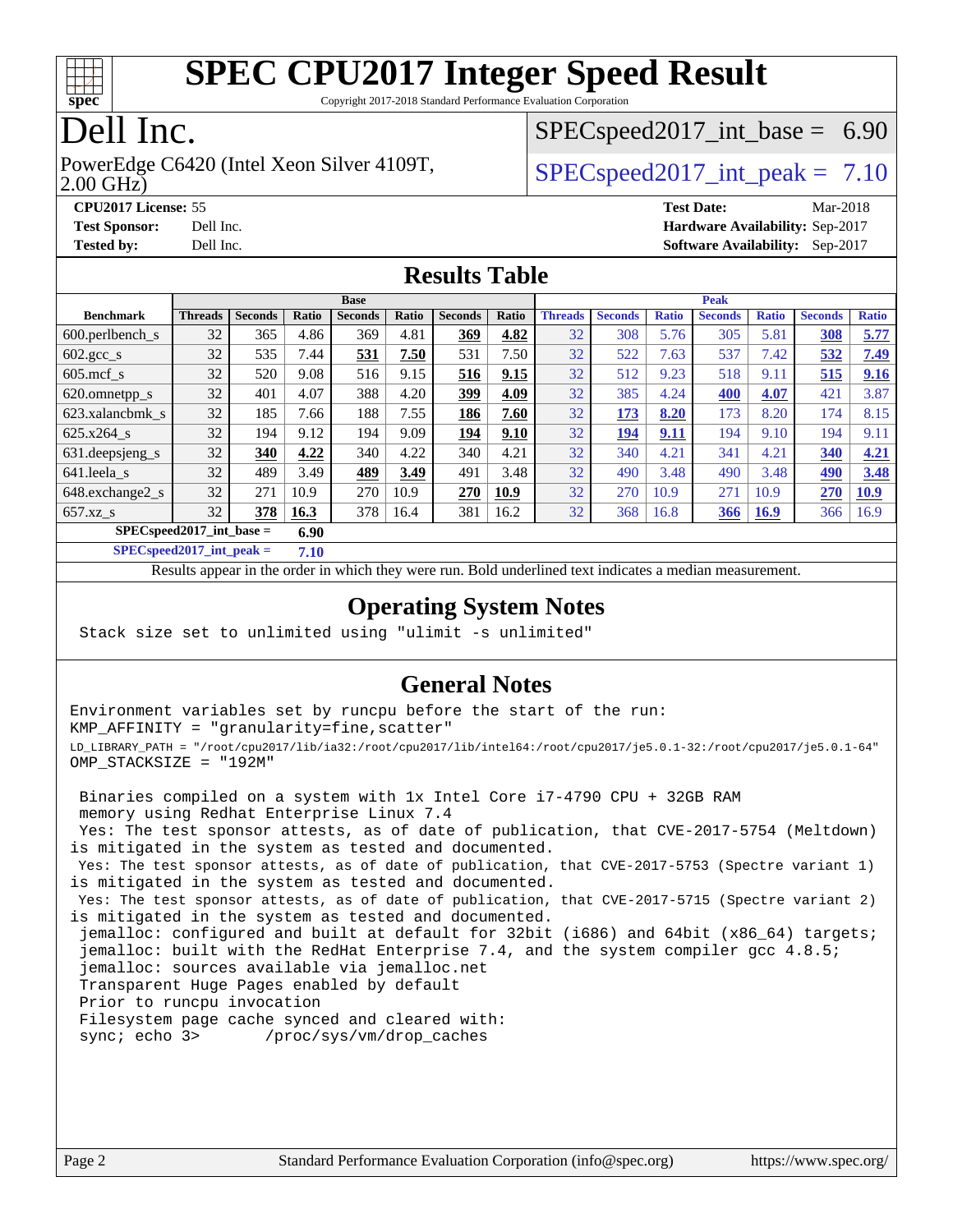

Copyright 2017-2018 Standard Performance Evaluation Corporation

## Dell Inc.

2.00 GHz) PowerEdge C6420 (Intel Xeon Silver 4109T,  $\vert$  [SPECspeed2017\\_int\\_peak =](http://www.spec.org/auto/cpu2017/Docs/result-fields.html#SPECspeed2017intpeak) 7.10

 $SPECspeed2017\_int\_base = 6.90$ 

**[CPU2017 License:](http://www.spec.org/auto/cpu2017/Docs/result-fields.html#CPU2017License)** 55 **[Test Date:](http://www.spec.org/auto/cpu2017/Docs/result-fields.html#TestDate)** Mar-2018 **[Test Sponsor:](http://www.spec.org/auto/cpu2017/Docs/result-fields.html#TestSponsor)** Dell Inc. **[Hardware Availability:](http://www.spec.org/auto/cpu2017/Docs/result-fields.html#HardwareAvailability)** Sep-2017 **[Tested by:](http://www.spec.org/auto/cpu2017/Docs/result-fields.html#Testedby)** Dell Inc. **[Software Availability:](http://www.spec.org/auto/cpu2017/Docs/result-fields.html#SoftwareAvailability)** Sep-2017

#### **[Platform Notes](http://www.spec.org/auto/cpu2017/Docs/result-fields.html#PlatformNotes)**

Page 3 Standard Performance Evaluation Corporation [\(info@spec.org\)](mailto:info@spec.org) <https://www.spec.org/> BIOS settings: Sub NUMA Cluster disabled Virtualization Technology disabled System Profile set to Custom CPU Performance set to Maximum Performance C States set to Autonomous C1EE disabled Uncore Frequency set to Dynamic Energy Efficiency Policy set to Performance Memory Patrol Scrub disabled Logical Processor enabled CPU Interconnect Bus Link Power Management disabled PCI ASPM L1 Link Power Management disabled Sysinfo program /root/cpu2017/bin/sysinfo Rev: r5797 of 2017-06-14 96c45e4568ad54c135fd618bcc091c0f running on linux-5j67 Thu Mar 1 18:42:29 2018 SUT (System Under Test) info as seen by some common utilities. For more information on this section, see <https://www.spec.org/cpu2017/Docs/config.html#sysinfo> From /proc/cpuinfo model name : Intel(R) Xeon(R) Silver 4109T CPU @ 2.00GHz 2 "physical id"s (chips) 32 "processors" cores, siblings (Caution: counting these is hw and system dependent. The following excerpts from /proc/cpuinfo might not be reliable. Use with caution.) cpu cores : 8 siblings : 16 physical 0: cores 0 1 2 3 4 5 6 7 physical 1: cores 0 1 2 3 4 5 6 7 From lscpu: Architecture: x86\_64 CPU op-mode(s): 32-bit, 64-bit Byte Order: Little Endian  $CPU(s):$  32 On-line CPU(s) list: 0-31 Thread(s) per core: 2 Core(s) per socket: 8 Socket(s): 2 NUMA node(s): 2 Vendor ID: GenuineIntel CPU family: 6 Model: 85 Model name: Intel(R) Xeon(R) Silver 4109T CPU @ 2.00GHz Stepping: 4 **(Continued on next page)**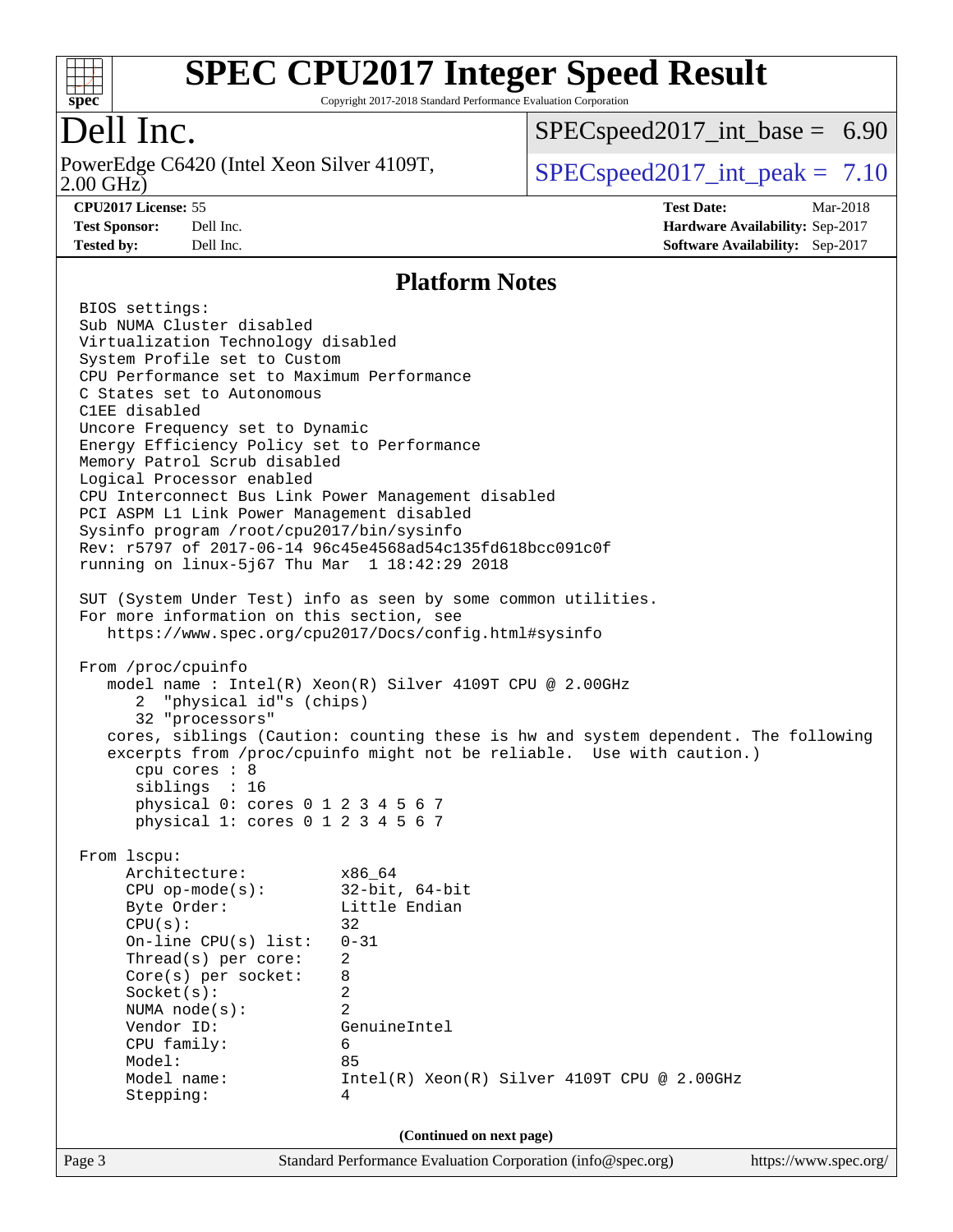

Copyright 2017-2018 Standard Performance Evaluation Corporation

## Dell Inc.

PowerEdge C6420 (Intel Xeon Silver 4109T, 2.00 GHz)

[SPECspeed2017\\_int\\_base =](http://www.spec.org/auto/cpu2017/Docs/result-fields.html#SPECspeed2017intbase) 6.90

 $SPECspeed2017\_int\_peak = 7.10$ 

**[CPU2017 License:](http://www.spec.org/auto/cpu2017/Docs/result-fields.html#CPU2017License)** 55 **[Test Date:](http://www.spec.org/auto/cpu2017/Docs/result-fields.html#TestDate)** Mar-2018 **[Test Sponsor:](http://www.spec.org/auto/cpu2017/Docs/result-fields.html#TestSponsor)** Dell Inc. **[Hardware Availability:](http://www.spec.org/auto/cpu2017/Docs/result-fields.html#HardwareAvailability)** Sep-2017 **[Tested by:](http://www.spec.org/auto/cpu2017/Docs/result-fields.html#Testedby)** Dell Inc. **[Software Availability:](http://www.spec.org/auto/cpu2017/Docs/result-fields.html#SoftwareAvailability)** Sep-2017

#### **[Platform Notes \(Continued\)](http://www.spec.org/auto/cpu2017/Docs/result-fields.html#PlatformNotes)**

| CPU MHz:<br>BogoMIPS:<br>Virtualization:<br>L1d cache:<br>Lli cache:<br>L2 cache:<br>L3 cache:<br>NUMA nodel CPU(s):<br>Flags:                                                                             | 1995.407<br>3990.81<br>$VT - x$<br>32K<br>32K<br>1024K<br>11264K<br>NUMA node0 CPU(s): 0, 2, 4, 6, 8, 10, 12, 14, 16, 18, 20, 22, 24, 26, 28, 30<br>1, 3, 5, 7, 9, 11, 13, 15, 17, 19, 21, 23, 25, 27, 29, 31<br>fpu vme de pse tsc msr pae mce cx8 apic sep mtrr pge mca cmov<br>pat pse36 clflush dts acpi mmx fxsr sse sse2 ss ht tm pbe syscall nx pdpelgb rdtscp<br>lm constant_tsc art arch_perfmon pebs bts rep_good nopl xtopology nonstop_tsc<br>aperfmperf eagerfpu pni pclmulqdq dtes64 monitor ds_cpl vmx smx est tm2 ssse3 sdbg<br>fma cx16 xtpr pdcm pcid dca sse4_1 sse4_2 x2apic movbe popcnt tsc_deadline_timer aes<br>xsave avx f16c rdrand lahf_lm abm 3dnowprefetch ida arat epb invpcid_single pln pts<br>dtherm intel_pt rsb_ctxsw spec_ctrl retpoline kaiser tpr_shadow vnmi flexpriority<br>ept vpid fsgsbase tsc_adjust bmil hle avx2 smep bmi2 erms invpcid rtm cqm mpx<br>avx512f avx512dq rdseed adx smap clflushopt clwb avx512cd avx512bw avx512vl xsaveopt |  |  |  |
|------------------------------------------------------------------------------------------------------------------------------------------------------------------------------------------------------------|-------------------------------------------------------------------------------------------------------------------------------------------------------------------------------------------------------------------------------------------------------------------------------------------------------------------------------------------------------------------------------------------------------------------------------------------------------------------------------------------------------------------------------------------------------------------------------------------------------------------------------------------------------------------------------------------------------------------------------------------------------------------------------------------------------------------------------------------------------------------------------------------------------------------------------------------------------------------------------------------|--|--|--|
|                                                                                                                                                                                                            | xsavec xgetbv1 cqm_llc cqm_occup_llc pku ospke                                                                                                                                                                                                                                                                                                                                                                                                                                                                                                                                                                                                                                                                                                                                                                                                                                                                                                                                            |  |  |  |
| /proc/cpuinfo cache data<br>cache size : 11264 KB                                                                                                                                                          |                                                                                                                                                                                                                                                                                                                                                                                                                                                                                                                                                                                                                                                                                                                                                                                                                                                                                                                                                                                           |  |  |  |
| physical chip.<br>$available: 2 nodes (0-1)$<br>node 0 size: 95353 MB<br>node 0 free: 94998 MB<br>node 1 size: 96748 MB<br>node 1 free: 96387 MB<br>node distances:<br>node 0 1<br>0: 10 21<br>1:<br>21 10 | From numactl --hardware WARNING: a numactl 'node' might or might not correspond to a<br>node 0 cpus: 0 2 4 6 8 10 12 14 16 18 20 22 24 26 28 30<br>node 1 cpus: 1 3 5 7 9 11 13 15 17 19 21 23 25 27 29 31                                                                                                                                                                                                                                                                                                                                                                                                                                                                                                                                                                                                                                                                                                                                                                                |  |  |  |
| From /proc/meminfo<br>MemTotal:<br>196713216 kB<br>HugePages_Total:<br>0<br>Hugepagesize: 2048 kB                                                                                                          |                                                                                                                                                                                                                                                                                                                                                                                                                                                                                                                                                                                                                                                                                                                                                                                                                                                                                                                                                                                           |  |  |  |
| From /etc/*release* /etc/*version*<br>SuSE-release:<br>SUSE Linux Enterprise Server 12 (x86_64)<br>$VERSION = 12$<br>PATCHLEVEL = 3                                                                        |                                                                                                                                                                                                                                                                                                                                                                                                                                                                                                                                                                                                                                                                                                                                                                                                                                                                                                                                                                                           |  |  |  |
| (Continued on next page)                                                                                                                                                                                   |                                                                                                                                                                                                                                                                                                                                                                                                                                                                                                                                                                                                                                                                                                                                                                                                                                                                                                                                                                                           |  |  |  |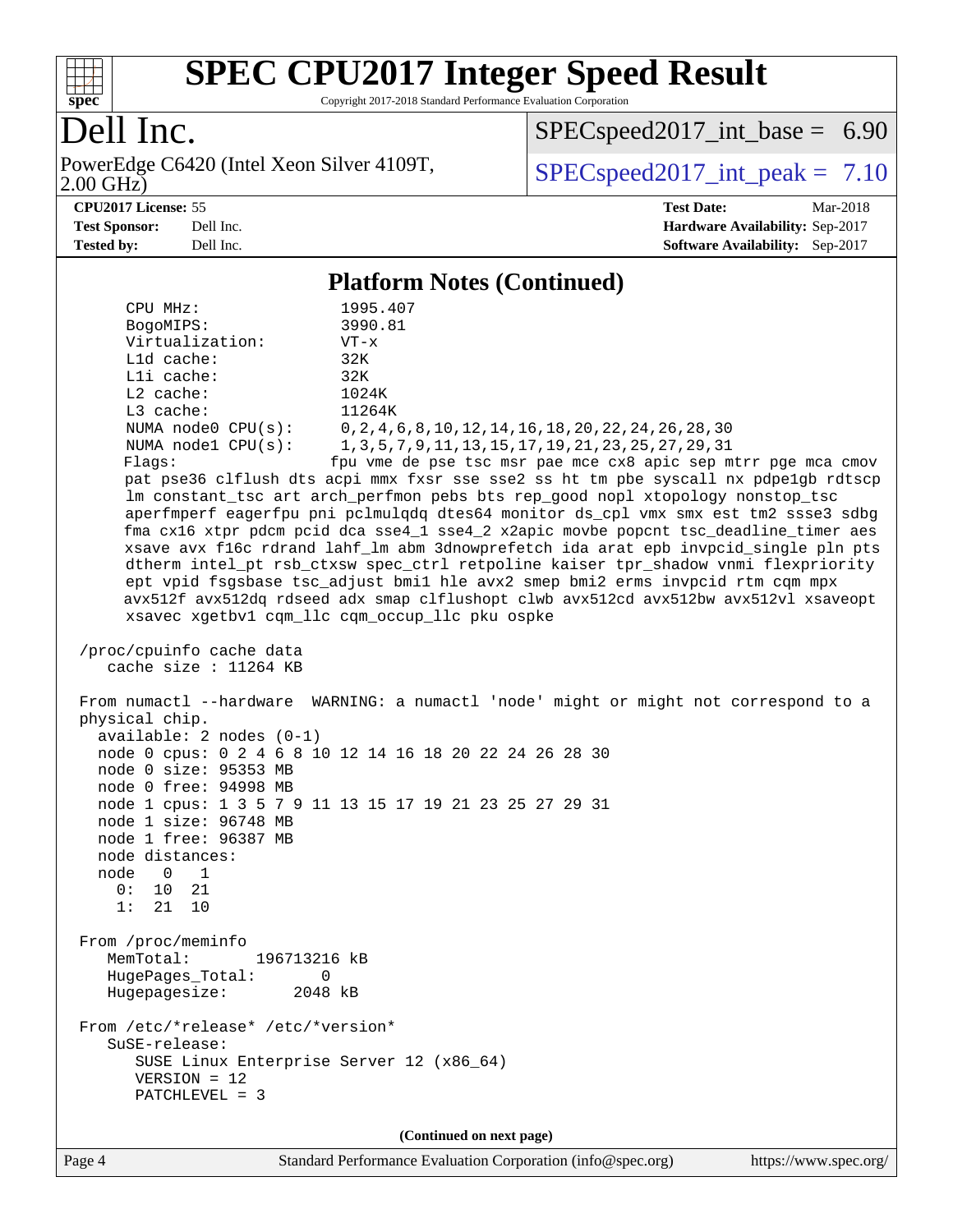

Copyright 2017-2018 Standard Performance Evaluation Corporation

#### Dell Inc.

2.00 GHz) PowerEdge C6420 (Intel Xeon Silver 4109T,  $\vert$  [SPECspeed2017\\_int\\_peak =](http://www.spec.org/auto/cpu2017/Docs/result-fields.html#SPECspeed2017intpeak) 7.10

 $SPECspeed2017\_int\_base = 6.90$ 

**[CPU2017 License:](http://www.spec.org/auto/cpu2017/Docs/result-fields.html#CPU2017License)** 55 **[Test Date:](http://www.spec.org/auto/cpu2017/Docs/result-fields.html#TestDate)** Mar-2018 **[Test Sponsor:](http://www.spec.org/auto/cpu2017/Docs/result-fields.html#TestSponsor)** Dell Inc. **[Hardware Availability:](http://www.spec.org/auto/cpu2017/Docs/result-fields.html#HardwareAvailability)** Sep-2017 **[Tested by:](http://www.spec.org/auto/cpu2017/Docs/result-fields.html#Testedby)** Dell Inc. **[Software Availability:](http://www.spec.org/auto/cpu2017/Docs/result-fields.html#SoftwareAvailability)** Sep-2017

#### **[Platform Notes \(Continued\)](http://www.spec.org/auto/cpu2017/Docs/result-fields.html#PlatformNotes)**

 # This file is deprecated and will be removed in a future service pack or release. # Please check /etc/os-release for details about this release. os-release: NAME="SLES" VERSION="12-SP3" VERSION\_ID="12.3" PRETTY\_NAME="SUSE Linux Enterprise Server 12 SP3" ID="sles" ANSI\_COLOR="0;32" CPE\_NAME="cpe:/o:suse:sles:12:sp3" uname -a: Linux linux-5j67 4.4.114-94.11-default #1 SMP Thu Feb 1 19:28:26 UTC 2018 (4309ff9) x86\_64 x86\_64 x86\_64 GNU/Linux run-level 3 Mar 1 18:35 SPEC is set to: /root/cpu2017 Filesystem Type Size Used Avail Use% Mounted on /dev/sda2 xfs 928G 25G 903G 3% / Additional information from dmidecode follows. WARNING: Use caution when you interpret this section. The 'dmidecode' program reads system data which is "intended to allow hardware to be accurately determined", but the intent may not be met, as there are frequent changes to hardware, firmware, and the "DMTF SMBIOS" standard. BIOS Dell Inc. 1.3.7 02/09/2018 Memory: 12x 00CE063200CE M393A2K43BB1-CTD 16 GB 2 rank 2666, configured at 2400 4x Not Specified Not Specified (End of data from sysinfo program) **[Compiler Version Notes](http://www.spec.org/auto/cpu2017/Docs/result-fields.html#CompilerVersionNotes)** ============================================================================== CC 600.perlbench\_s(base) 602.gcc\_s(base) 605.mcf\_s(base) 625.x264\_s(base, peak) 657.xz\_s(base) ----------------------------------------------------------------------------- icc (ICC) 18.0.0 20170811 Copyright (C) 1985-2017 Intel Corporation. All rights reserved. ------------------------------------------------------------------------------ ============================================================================== CC 600.perlbench\_s(peak) 602.gcc\_s(peak) 605.mcf\_s(peak) 657.xz\_s(peak) ----------------------------------------------------------------------------- icc (ICC) 18.0.0 20170811 **(Continued on next page)**

Page 5 Standard Performance Evaluation Corporation [\(info@spec.org\)](mailto:info@spec.org) <https://www.spec.org/>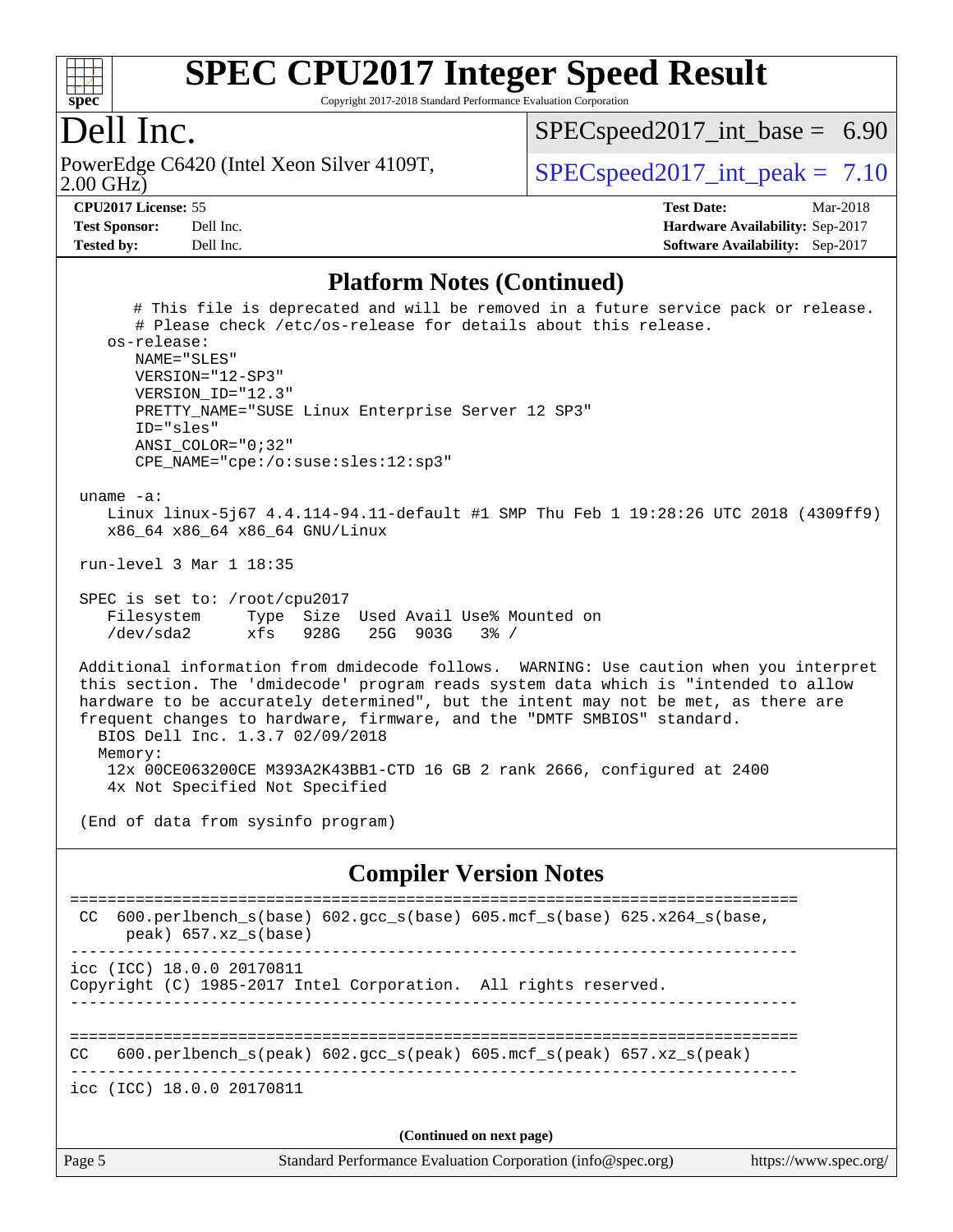

Copyright 2017-2018 Standard Performance Evaluation Corporation

### Dell Inc.

2.00 GHz) PowerEdge C6420 (Intel Xeon Silver 4109T,  $\text{SPEC speed2017\_int\_peak} = 7.10$ 

[SPECspeed2017\\_int\\_base =](http://www.spec.org/auto/cpu2017/Docs/result-fields.html#SPECspeed2017intbase) 6.90

| <b>Test Sponsor:</b> | Dell Inc |
|----------------------|----------|
| <b>Tested by:</b>    | Dell Inc |

**[CPU2017 License:](http://www.spec.org/auto/cpu2017/Docs/result-fields.html#CPU2017License)** 55 **[Test Date:](http://www.spec.org/auto/cpu2017/Docs/result-fields.html#TestDate)** Mar-2018 **[Hardware Availability:](http://www.spec.org/auto/cpu2017/Docs/result-fields.html#HardwareAvailability)** Sep-2017 **[Software Availability:](http://www.spec.org/auto/cpu2017/Docs/result-fields.html#SoftwareAvailability)** Sep-2017

#### **[Compiler Version Notes \(Continued\)](http://www.spec.org/auto/cpu2017/Docs/result-fields.html#CompilerVersionNotes)**

| Copyright (C) 1985-2017 Intel Corporation. All rights reserved.                                                            |
|----------------------------------------------------------------------------------------------------------------------------|
|                                                                                                                            |
| CXXC 620.omnetpp $s(base)$ 623.xalancbmk $s(base)$ 631.deepsjeng $s(base)$<br>$641.$ leela $s$ (base)                      |
| icpc (ICC) 18.0.0 20170811<br>Copyright (C) 1985-2017 Intel Corporation. All rights reserved.                              |
| CXXC 620.omnetpp $s(\text{peak})$ 623.xalancbmk $s(\text{peak})$ 631.deepsjeng $s(\text{peak})$<br>$641.$ leela $s$ (peak) |
| icpc (ICC) 18.0.0 20170811<br>Copyright (C) 1985-2017 Intel Corporation. All rights reserved.                              |
| 648.exchange2 s(base, peak)<br>FC.                                                                                         |
| ifort (IFORT) 18.0.0 20170811<br>Copyright (C) 1985-2017 Intel Corporation. All rights reserved.                           |

#### **[Base Compiler Invocation](http://www.spec.org/auto/cpu2017/Docs/result-fields.html#BaseCompilerInvocation)**

[C benchmarks](http://www.spec.org/auto/cpu2017/Docs/result-fields.html#Cbenchmarks): [icc](http://www.spec.org/cpu2017/results/res2018q1/cpu2017-20180305-03806.flags.html#user_CCbase_intel_icc_18.0_66fc1ee009f7361af1fbd72ca7dcefbb700085f36577c54f309893dd4ec40d12360134090235512931783d35fd58c0460139e722d5067c5574d8eaf2b3e37e92)

| $C_{++}$ benchmarks: |
|----------------------|
| icpc                 |

[Fortran benchmarks](http://www.spec.org/auto/cpu2017/Docs/result-fields.html#Fortranbenchmarks): [ifort](http://www.spec.org/cpu2017/results/res2018q1/cpu2017-20180305-03806.flags.html#user_FCbase_intel_ifort_18.0_8111460550e3ca792625aed983ce982f94888b8b503583aa7ba2b8303487b4d8a21a13e7191a45c5fd58ff318f48f9492884d4413fa793fd88dd292cad7027ca)

## **[Base Portability Flags](http://www.spec.org/auto/cpu2017/Docs/result-fields.html#BasePortabilityFlags)**

 600.perlbench\_s: [-DSPEC\\_LP64](http://www.spec.org/cpu2017/results/res2018q1/cpu2017-20180305-03806.flags.html#b600.perlbench_s_basePORTABILITY_DSPEC_LP64) [-DSPEC\\_LINUX\\_X64](http://www.spec.org/cpu2017/results/res2018q1/cpu2017-20180305-03806.flags.html#b600.perlbench_s_baseCPORTABILITY_DSPEC_LINUX_X64) 602.gcc\_s: [-DSPEC\\_LP64](http://www.spec.org/cpu2017/results/res2018q1/cpu2017-20180305-03806.flags.html#suite_basePORTABILITY602_gcc_s_DSPEC_LP64) 605.mcf\_s: [-DSPEC\\_LP64](http://www.spec.org/cpu2017/results/res2018q1/cpu2017-20180305-03806.flags.html#suite_basePORTABILITY605_mcf_s_DSPEC_LP64) 620.omnetpp\_s: [-DSPEC\\_LP64](http://www.spec.org/cpu2017/results/res2018q1/cpu2017-20180305-03806.flags.html#suite_basePORTABILITY620_omnetpp_s_DSPEC_LP64)

**(Continued on next page)**

Page 6 Standard Performance Evaluation Corporation [\(info@spec.org\)](mailto:info@spec.org) <https://www.spec.org/>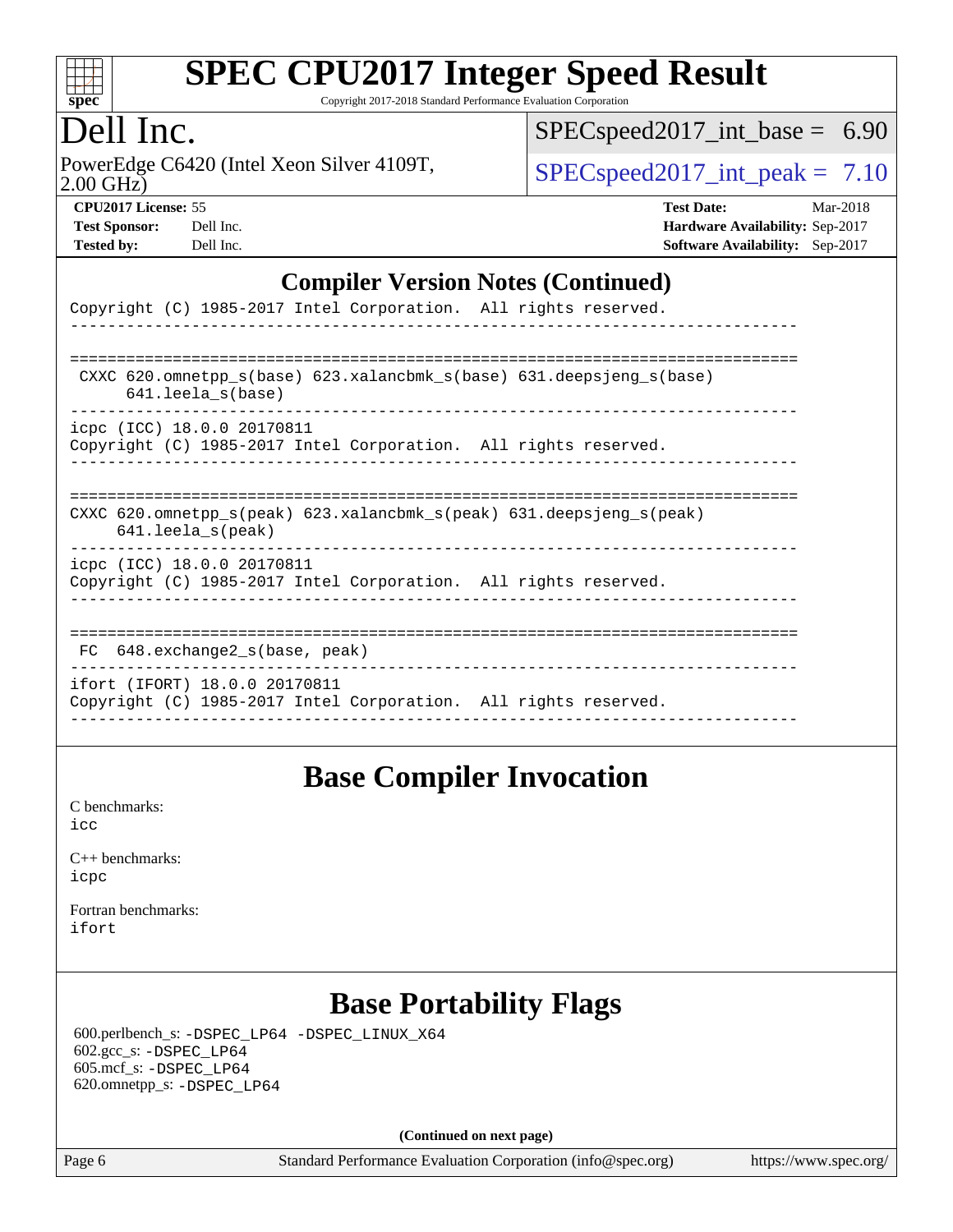

Copyright 2017-2018 Standard Performance Evaluation Corporation

### ell Inc.

2.00 GHz) PowerEdge C6420 (Intel Xeon Silver 4109T,  $\vert$  [SPECspeed2017\\_int\\_peak =](http://www.spec.org/auto/cpu2017/Docs/result-fields.html#SPECspeed2017intpeak) 7.10

 $SPECspeed2017\_int\_base = 6.90$ 

| <b>Test Sponsor:</b> | Dell Ir |
|----------------------|---------|
| Tested by:           | Dell Ir |

**[CPU2017 License:](http://www.spec.org/auto/cpu2017/Docs/result-fields.html#CPU2017License)** 55 **[Test Date:](http://www.spec.org/auto/cpu2017/Docs/result-fields.html#TestDate)** Mar-2018 **[Test Sponsor:](http://www.spec.org/auto/cpu2017/Docs/result-fields.html#TestSponsor) [Hardware Availability:](http://www.spec.org/auto/cpu2017/Docs/result-fields.html#HardwareAvailability)** Sep-2017 **[Tested by:](http://www.spec.org/auto/cpu2017/Docs/result-fields.html#Testedby) [Software Availability:](http://www.spec.org/auto/cpu2017/Docs/result-fields.html#SoftwareAvailability)** Sep-2017

## **[Base Portability Flags \(Continued\)](http://www.spec.org/auto/cpu2017/Docs/result-fields.html#BasePortabilityFlags)**

 623.xalancbmk\_s: [-DSPEC\\_LP64](http://www.spec.org/cpu2017/results/res2018q1/cpu2017-20180305-03806.flags.html#suite_basePORTABILITY623_xalancbmk_s_DSPEC_LP64) [-DSPEC\\_LINUX](http://www.spec.org/cpu2017/results/res2018q1/cpu2017-20180305-03806.flags.html#b623.xalancbmk_s_baseCXXPORTABILITY_DSPEC_LINUX) 625.x264\_s: [-DSPEC\\_LP64](http://www.spec.org/cpu2017/results/res2018q1/cpu2017-20180305-03806.flags.html#suite_basePORTABILITY625_x264_s_DSPEC_LP64) 631.deepsjeng\_s: [-DSPEC\\_LP64](http://www.spec.org/cpu2017/results/res2018q1/cpu2017-20180305-03806.flags.html#suite_basePORTABILITY631_deepsjeng_s_DSPEC_LP64) 641.leela\_s: [-DSPEC\\_LP64](http://www.spec.org/cpu2017/results/res2018q1/cpu2017-20180305-03806.flags.html#suite_basePORTABILITY641_leela_s_DSPEC_LP64) 648.exchange2\_s: [-DSPEC\\_LP64](http://www.spec.org/cpu2017/results/res2018q1/cpu2017-20180305-03806.flags.html#suite_basePORTABILITY648_exchange2_s_DSPEC_LP64) 657.xz\_s: [-DSPEC\\_LP64](http://www.spec.org/cpu2017/results/res2018q1/cpu2017-20180305-03806.flags.html#suite_basePORTABILITY657_xz_s_DSPEC_LP64)

**[Base Optimization Flags](http://www.spec.org/auto/cpu2017/Docs/result-fields.html#BaseOptimizationFlags)**

#### [C benchmarks](http://www.spec.org/auto/cpu2017/Docs/result-fields.html#Cbenchmarks):

[-Wl,-z,muldefs](http://www.spec.org/cpu2017/results/res2018q1/cpu2017-20180305-03806.flags.html#user_CCbase_link_force_multiple1_b4cbdb97b34bdee9ceefcfe54f4c8ea74255f0b02a4b23e853cdb0e18eb4525ac79b5a88067c842dd0ee6996c24547a27a4b99331201badda8798ef8a743f577) [-xCORE-AVX2](http://www.spec.org/cpu2017/results/res2018q1/cpu2017-20180305-03806.flags.html#user_CCbase_f-xCORE-AVX2) [-ipo](http://www.spec.org/cpu2017/results/res2018q1/cpu2017-20180305-03806.flags.html#user_CCbase_f-ipo) [-O3](http://www.spec.org/cpu2017/results/res2018q1/cpu2017-20180305-03806.flags.html#user_CCbase_f-O3) [-no-prec-div](http://www.spec.org/cpu2017/results/res2018q1/cpu2017-20180305-03806.flags.html#user_CCbase_f-no-prec-div) [-qopt-mem-layout-trans=3](http://www.spec.org/cpu2017/results/res2018q1/cpu2017-20180305-03806.flags.html#user_CCbase_f-qopt-mem-layout-trans_de80db37974c74b1f0e20d883f0b675c88c3b01e9d123adea9b28688d64333345fb62bc4a798493513fdb68f60282f9a726aa07f478b2f7113531aecce732043) [-qopenmp](http://www.spec.org/cpu2017/results/res2018q1/cpu2017-20180305-03806.flags.html#user_CCbase_qopenmp_16be0c44f24f464004c6784a7acb94aca937f053568ce72f94b139a11c7c168634a55f6653758ddd83bcf7b8463e8028bb0b48b77bcddc6b78d5d95bb1df2967) [-DSPEC\\_OPENMP](http://www.spec.org/cpu2017/results/res2018q1/cpu2017-20180305-03806.flags.html#suite_CCbase_DSPEC_OPENMP) [-L/usr/local/je5.0.1-64/lib](http://www.spec.org/cpu2017/results/res2018q1/cpu2017-20180305-03806.flags.html#user_CCbase_jemalloc_link_path64_4b10a636b7bce113509b17f3bd0d6226c5fb2346b9178c2d0232c14f04ab830f976640479e5c33dc2bcbbdad86ecfb6634cbbd4418746f06f368b512fced5394) [-ljemalloc](http://www.spec.org/cpu2017/results/res2018q1/cpu2017-20180305-03806.flags.html#user_CCbase_jemalloc_link_lib_d1249b907c500fa1c0672f44f562e3d0f79738ae9e3c4a9c376d49f265a04b9c99b167ecedbf6711b3085be911c67ff61f150a17b3472be731631ba4d0471706)

[C++ benchmarks:](http://www.spec.org/auto/cpu2017/Docs/result-fields.html#CXXbenchmarks)

```
-Wl,-z,muldefs -xCORE-AVX2 -ipo -O3 -no-prec-div
-qopt-mem-layout-trans=3 -L/usr/local/je5.0.1-64/lib -ljemalloc
```
[Fortran benchmarks](http://www.spec.org/auto/cpu2017/Docs/result-fields.html#Fortranbenchmarks):

[-Wl,-z,muldefs](http://www.spec.org/cpu2017/results/res2018q1/cpu2017-20180305-03806.flags.html#user_FCbase_link_force_multiple1_b4cbdb97b34bdee9ceefcfe54f4c8ea74255f0b02a4b23e853cdb0e18eb4525ac79b5a88067c842dd0ee6996c24547a27a4b99331201badda8798ef8a743f577) [-xCORE-AVX2](http://www.spec.org/cpu2017/results/res2018q1/cpu2017-20180305-03806.flags.html#user_FCbase_f-xCORE-AVX2) [-ipo](http://www.spec.org/cpu2017/results/res2018q1/cpu2017-20180305-03806.flags.html#user_FCbase_f-ipo) [-O3](http://www.spec.org/cpu2017/results/res2018q1/cpu2017-20180305-03806.flags.html#user_FCbase_f-O3) [-no-prec-div](http://www.spec.org/cpu2017/results/res2018q1/cpu2017-20180305-03806.flags.html#user_FCbase_f-no-prec-div) [-qopt-mem-layout-trans=3](http://www.spec.org/cpu2017/results/res2018q1/cpu2017-20180305-03806.flags.html#user_FCbase_f-qopt-mem-layout-trans_de80db37974c74b1f0e20d883f0b675c88c3b01e9d123adea9b28688d64333345fb62bc4a798493513fdb68f60282f9a726aa07f478b2f7113531aecce732043) [-nostandard-realloc-lhs](http://www.spec.org/cpu2017/results/res2018q1/cpu2017-20180305-03806.flags.html#user_FCbase_f_2003_std_realloc_82b4557e90729c0f113870c07e44d33d6f5a304b4f63d4c15d2d0f1fab99f5daaed73bdb9275d9ae411527f28b936061aa8b9c8f2d63842963b95c9dd6426b8a) [-align array32byte](http://www.spec.org/cpu2017/results/res2018q1/cpu2017-20180305-03806.flags.html#user_FCbase_align_array32byte_b982fe038af199962ba9a80c053b8342c548c85b40b8e86eb3cc33dee0d7986a4af373ac2d51c3f7cf710a18d62fdce2948f201cd044323541f22fc0fffc51b6) [-L/usr/local/je5.0.1-64/lib](http://www.spec.org/cpu2017/results/res2018q1/cpu2017-20180305-03806.flags.html#user_FCbase_jemalloc_link_path64_4b10a636b7bce113509b17f3bd0d6226c5fb2346b9178c2d0232c14f04ab830f976640479e5c33dc2bcbbdad86ecfb6634cbbd4418746f06f368b512fced5394) [-ljemalloc](http://www.spec.org/cpu2017/results/res2018q1/cpu2017-20180305-03806.flags.html#user_FCbase_jemalloc_link_lib_d1249b907c500fa1c0672f44f562e3d0f79738ae9e3c4a9c376d49f265a04b9c99b167ecedbf6711b3085be911c67ff61f150a17b3472be731631ba4d0471706)

#### **[Base Other Flags](http://www.spec.org/auto/cpu2017/Docs/result-fields.html#BaseOtherFlags)**

[C benchmarks](http://www.spec.org/auto/cpu2017/Docs/result-fields.html#Cbenchmarks):  $-m64 - std = c11$  $-m64 - std = c11$ 

[C++ benchmarks:](http://www.spec.org/auto/cpu2017/Docs/result-fields.html#CXXbenchmarks) [-m64](http://www.spec.org/cpu2017/results/res2018q1/cpu2017-20180305-03806.flags.html#user_CXXbase_intel_intel64_18.0_af43caccfc8ded86e7699f2159af6efc7655f51387b94da716254467f3c01020a5059329e2569e4053f409e7c9202a7efc638f7a6d1ffb3f52dea4a3e31d82ab)

[Fortran benchmarks](http://www.spec.org/auto/cpu2017/Docs/result-fields.html#Fortranbenchmarks): [-m64](http://www.spec.org/cpu2017/results/res2018q1/cpu2017-20180305-03806.flags.html#user_FCbase_intel_intel64_18.0_af43caccfc8ded86e7699f2159af6efc7655f51387b94da716254467f3c01020a5059329e2569e4053f409e7c9202a7efc638f7a6d1ffb3f52dea4a3e31d82ab)

## **[Peak Compiler Invocation](http://www.spec.org/auto/cpu2017/Docs/result-fields.html#PeakCompilerInvocation)**

[C benchmarks](http://www.spec.org/auto/cpu2017/Docs/result-fields.html#Cbenchmarks): [icc](http://www.spec.org/cpu2017/results/res2018q1/cpu2017-20180305-03806.flags.html#user_CCpeak_intel_icc_18.0_66fc1ee009f7361af1fbd72ca7dcefbb700085f36577c54f309893dd4ec40d12360134090235512931783d35fd58c0460139e722d5067c5574d8eaf2b3e37e92)

**(Continued on next page)**

Page 7 Standard Performance Evaluation Corporation [\(info@spec.org\)](mailto:info@spec.org) <https://www.spec.org/>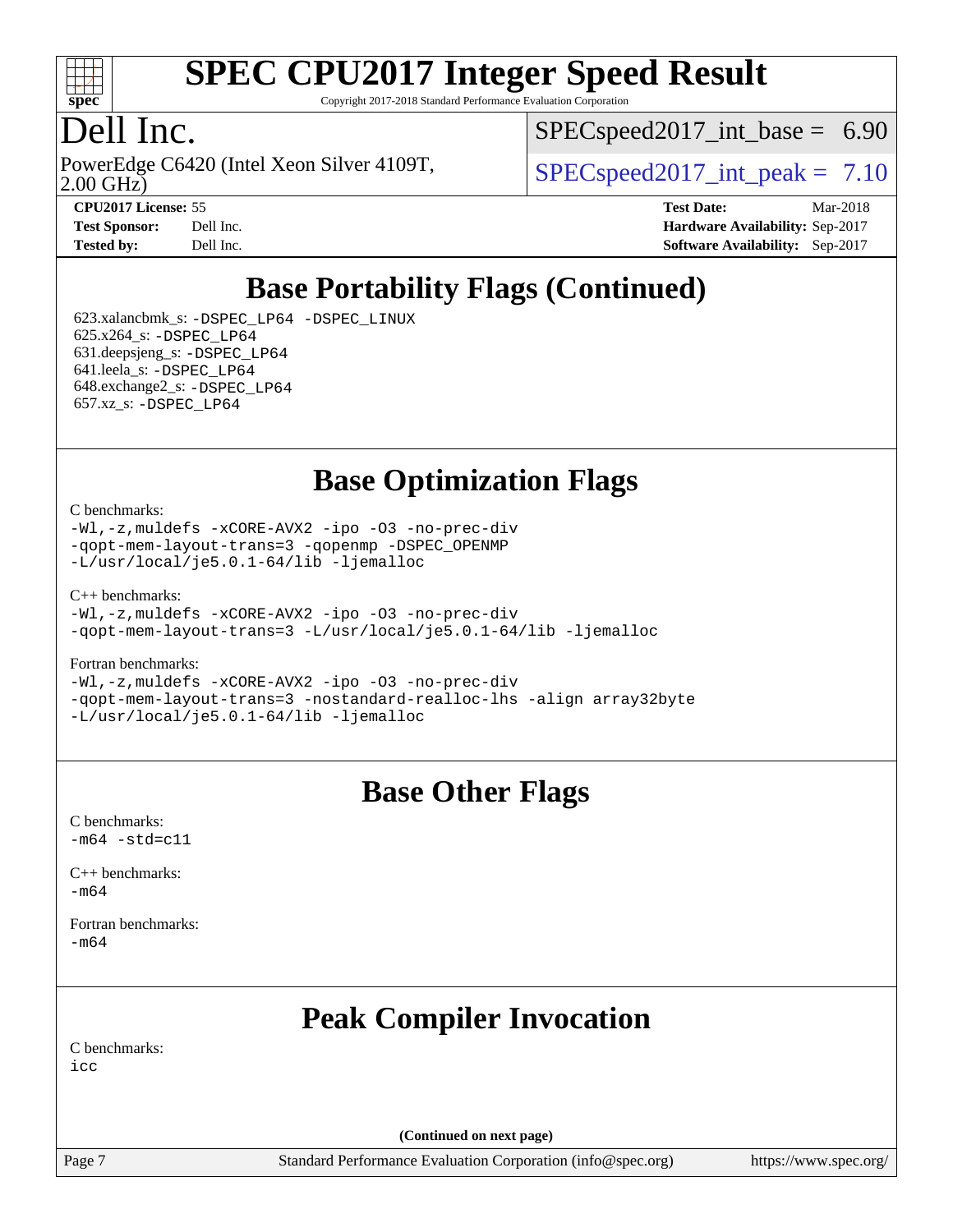

Copyright 2017-2018 Standard Performance Evaluation Corporation

## Dell Inc.

2.00 GHz) PowerEdge C6420 (Intel Xeon Silver 4109T,  $\vert$  [SPECspeed2017\\_int\\_peak =](http://www.spec.org/auto/cpu2017/Docs/result-fields.html#SPECspeed2017intpeak) 7.10

 $SPECspeed2017\_int\_base = 6.90$ 

**[CPU2017 License:](http://www.spec.org/auto/cpu2017/Docs/result-fields.html#CPU2017License)** 55 **[Test Date:](http://www.spec.org/auto/cpu2017/Docs/result-fields.html#TestDate)** Mar-2018 **[Test Sponsor:](http://www.spec.org/auto/cpu2017/Docs/result-fields.html#TestSponsor)** Dell Inc. **[Hardware Availability:](http://www.spec.org/auto/cpu2017/Docs/result-fields.html#HardwareAvailability)** Sep-2017 **[Tested by:](http://www.spec.org/auto/cpu2017/Docs/result-fields.html#Testedby)** Dell Inc. **[Software Availability:](http://www.spec.org/auto/cpu2017/Docs/result-fields.html#SoftwareAvailability)** Sep-2017

## **[Peak Compiler Invocation \(Continued\)](http://www.spec.org/auto/cpu2017/Docs/result-fields.html#PeakCompilerInvocation)**

[C++ benchmarks:](http://www.spec.org/auto/cpu2017/Docs/result-fields.html#CXXbenchmarks) [icpc](http://www.spec.org/cpu2017/results/res2018q1/cpu2017-20180305-03806.flags.html#user_CXXpeak_intel_icpc_18.0_c510b6838c7f56d33e37e94d029a35b4a7bccf4766a728ee175e80a419847e808290a9b78be685c44ab727ea267ec2f070ec5dc83b407c0218cded6866a35d07)

[Fortran benchmarks](http://www.spec.org/auto/cpu2017/Docs/result-fields.html#Fortranbenchmarks): [ifort](http://www.spec.org/cpu2017/results/res2018q1/cpu2017-20180305-03806.flags.html#user_FCpeak_intel_ifort_18.0_8111460550e3ca792625aed983ce982f94888b8b503583aa7ba2b8303487b4d8a21a13e7191a45c5fd58ff318f48f9492884d4413fa793fd88dd292cad7027ca)

#### **[Peak Portability Flags](http://www.spec.org/auto/cpu2017/Docs/result-fields.html#PeakPortabilityFlags)**

 600.perlbench\_s: [-DSPEC\\_LP64](http://www.spec.org/cpu2017/results/res2018q1/cpu2017-20180305-03806.flags.html#b600.perlbench_s_peakPORTABILITY_DSPEC_LP64) [-DSPEC\\_LINUX\\_X64](http://www.spec.org/cpu2017/results/res2018q1/cpu2017-20180305-03806.flags.html#b600.perlbench_s_peakCPORTABILITY_DSPEC_LINUX_X64) 602.gcc\_s: [-DSPEC\\_LP64](http://www.spec.org/cpu2017/results/res2018q1/cpu2017-20180305-03806.flags.html#suite_peakPORTABILITY602_gcc_s_DSPEC_LP64) 605.mcf\_s: [-DSPEC\\_LP64](http://www.spec.org/cpu2017/results/res2018q1/cpu2017-20180305-03806.flags.html#suite_peakPORTABILITY605_mcf_s_DSPEC_LP64) 620.omnetpp\_s: [-DSPEC\\_LP64](http://www.spec.org/cpu2017/results/res2018q1/cpu2017-20180305-03806.flags.html#suite_peakPORTABILITY620_omnetpp_s_DSPEC_LP64) 623.xalancbmk\_s: [-D\\_FILE\\_OFFSET\\_BITS=64](http://www.spec.org/cpu2017/results/res2018q1/cpu2017-20180305-03806.flags.html#user_peakPORTABILITY623_xalancbmk_s_file_offset_bits_64_5ae949a99b284ddf4e95728d47cb0843d81b2eb0e18bdfe74bbf0f61d0b064f4bda2f10ea5eb90e1dcab0e84dbc592acfc5018bc955c18609f94ddb8d550002c) [-DSPEC\\_LINUX](http://www.spec.org/cpu2017/results/res2018q1/cpu2017-20180305-03806.flags.html#b623.xalancbmk_s_peakCXXPORTABILITY_DSPEC_LINUX) 625.x264\_s: [-DSPEC\\_LP64](http://www.spec.org/cpu2017/results/res2018q1/cpu2017-20180305-03806.flags.html#suite_peakPORTABILITY625_x264_s_DSPEC_LP64) 631.deepsjeng\_s: [-DSPEC\\_LP64](http://www.spec.org/cpu2017/results/res2018q1/cpu2017-20180305-03806.flags.html#suite_peakPORTABILITY631_deepsjeng_s_DSPEC_LP64) 641.leela\_s: [-DSPEC\\_LP64](http://www.spec.org/cpu2017/results/res2018q1/cpu2017-20180305-03806.flags.html#suite_peakPORTABILITY641_leela_s_DSPEC_LP64) 648.exchange2\_s: [-DSPEC\\_LP64](http://www.spec.org/cpu2017/results/res2018q1/cpu2017-20180305-03806.flags.html#suite_peakPORTABILITY648_exchange2_s_DSPEC_LP64) 657.xz\_s: [-DSPEC\\_LP64](http://www.spec.org/cpu2017/results/res2018q1/cpu2017-20180305-03806.flags.html#suite_peakPORTABILITY657_xz_s_DSPEC_LP64)

#### **[Peak Optimization Flags](http://www.spec.org/auto/cpu2017/Docs/result-fields.html#PeakOptimizationFlags)**

[C benchmarks](http://www.spec.org/auto/cpu2017/Docs/result-fields.html#Cbenchmarks):

600.perlbench\_s:  $-W1$ ,  $-z$ , muldefs  $-prof$  -qen(pass 1)  $-prof$  -use(pass 2) -02 [-xCORE-AVX2](http://www.spec.org/cpu2017/results/res2018q1/cpu2017-20180305-03806.flags.html#user_peakPASS2_COPTIMIZE600_perlbench_s_f-xCORE-AVX2) [-qopt-mem-layout-trans=3](http://www.spec.org/cpu2017/results/res2018q1/cpu2017-20180305-03806.flags.html#user_peakPASS1_COPTIMIZEPASS2_COPTIMIZE600_perlbench_s_f-qopt-mem-layout-trans_de80db37974c74b1f0e20d883f0b675c88c3b01e9d123adea9b28688d64333345fb62bc4a798493513fdb68f60282f9a726aa07f478b2f7113531aecce732043) [-ipo](http://www.spec.org/cpu2017/results/res2018q1/cpu2017-20180305-03806.flags.html#user_peakPASS2_COPTIMIZE600_perlbench_s_f-ipo) [-O3](http://www.spec.org/cpu2017/results/res2018q1/cpu2017-20180305-03806.flags.html#user_peakPASS2_COPTIMIZE600_perlbench_s_f-O3) [-no-prec-div](http://www.spec.org/cpu2017/results/res2018q1/cpu2017-20180305-03806.flags.html#user_peakPASS2_COPTIMIZE600_perlbench_s_f-no-prec-div) [-DSPEC\\_SUPPRESS\\_OPENMP](http://www.spec.org/cpu2017/results/res2018q1/cpu2017-20180305-03806.flags.html#suite_peakPASS1_COPTIMIZE600_perlbench_s_DSPEC_SUPPRESS_OPENMP) [-qopenmp](http://www.spec.org/cpu2017/results/res2018q1/cpu2017-20180305-03806.flags.html#user_peakPASS2_COPTIMIZE600_perlbench_s_qopenmp_16be0c44f24f464004c6784a7acb94aca937f053568ce72f94b139a11c7c168634a55f6653758ddd83bcf7b8463e8028bb0b48b77bcddc6b78d5d95bb1df2967) [-DSPEC\\_OPENMP](http://www.spec.org/cpu2017/results/res2018q1/cpu2017-20180305-03806.flags.html#suite_peakPASS2_COPTIMIZE600_perlbench_s_DSPEC_OPENMP) [-fno-strict-overflow](http://www.spec.org/cpu2017/results/res2018q1/cpu2017-20180305-03806.flags.html#user_peakEXTRA_OPTIMIZE600_perlbench_s_f-fno-strict-overflow) [-L/usr/local/je5.0.1-64/lib](http://www.spec.org/cpu2017/results/res2018q1/cpu2017-20180305-03806.flags.html#user_peakEXTRA_LIBS600_perlbench_s_jemalloc_link_path64_4b10a636b7bce113509b17f3bd0d6226c5fb2346b9178c2d0232c14f04ab830f976640479e5c33dc2bcbbdad86ecfb6634cbbd4418746f06f368b512fced5394) [-ljemalloc](http://www.spec.org/cpu2017/results/res2018q1/cpu2017-20180305-03806.flags.html#user_peakEXTRA_LIBS600_perlbench_s_jemalloc_link_lib_d1249b907c500fa1c0672f44f562e3d0f79738ae9e3c4a9c376d49f265a04b9c99b167ecedbf6711b3085be911c67ff61f150a17b3472be731631ba4d0471706) 602.gcc\_s: [-Wl,-z,muldefs](http://www.spec.org/cpu2017/results/res2018q1/cpu2017-20180305-03806.flags.html#user_peakEXTRA_LDFLAGS602_gcc_s_link_force_multiple1_b4cbdb97b34bdee9ceefcfe54f4c8ea74255f0b02a4b23e853cdb0e18eb4525ac79b5a88067c842dd0ee6996c24547a27a4b99331201badda8798ef8a743f577) [-prof-gen](http://www.spec.org/cpu2017/results/res2018q1/cpu2017-20180305-03806.flags.html#user_peakPASS1_CFLAGSPASS1_LDFLAGS602_gcc_s_prof_gen_5aa4926d6013ddb2a31985c654b3eb18169fc0c6952a63635c234f711e6e63dd76e94ad52365559451ec499a2cdb89e4dc58ba4c67ef54ca681ffbe1461d6b36)(pass 1) [-prof-use](http://www.spec.org/cpu2017/results/res2018q1/cpu2017-20180305-03806.flags.html#user_peakPASS2_CFLAGSPASS2_LDFLAGS602_gcc_s_prof_use_1a21ceae95f36a2b53c25747139a6c16ca95bd9def2a207b4f0849963b97e94f5260e30a0c64f4bb623698870e679ca08317ef8150905d41bd88c6f78df73f19)(pass 2) [-O2](http://www.spec.org/cpu2017/results/res2018q1/cpu2017-20180305-03806.flags.html#user_peakPASS1_COPTIMIZE602_gcc_s_f-O2) [-xCORE-AVX2](http://www.spec.org/cpu2017/results/res2018q1/cpu2017-20180305-03806.flags.html#user_peakPASS2_COPTIMIZE602_gcc_s_f-xCORE-AVX2) [-qopt-mem-layout-trans=3](http://www.spec.org/cpu2017/results/res2018q1/cpu2017-20180305-03806.flags.html#user_peakPASS1_COPTIMIZEPASS2_COPTIMIZE602_gcc_s_f-qopt-mem-layout-trans_de80db37974c74b1f0e20d883f0b675c88c3b01e9d123adea9b28688d64333345fb62bc4a798493513fdb68f60282f9a726aa07f478b2f7113531aecce732043) [-ipo](http://www.spec.org/cpu2017/results/res2018q1/cpu2017-20180305-03806.flags.html#user_peakPASS2_COPTIMIZE602_gcc_s_f-ipo) [-O3](http://www.spec.org/cpu2017/results/res2018q1/cpu2017-20180305-03806.flags.html#user_peakPASS2_COPTIMIZE602_gcc_s_f-O3) [-no-prec-div](http://www.spec.org/cpu2017/results/res2018q1/cpu2017-20180305-03806.flags.html#user_peakPASS2_COPTIMIZE602_gcc_s_f-no-prec-div) [-DSPEC\\_SUPPRESS\\_OPENMP](http://www.spec.org/cpu2017/results/res2018q1/cpu2017-20180305-03806.flags.html#suite_peakPASS1_COPTIMIZE602_gcc_s_DSPEC_SUPPRESS_OPENMP) [-qopenmp](http://www.spec.org/cpu2017/results/res2018q1/cpu2017-20180305-03806.flags.html#user_peakPASS2_COPTIMIZE602_gcc_s_qopenmp_16be0c44f24f464004c6784a7acb94aca937f053568ce72f94b139a11c7c168634a55f6653758ddd83bcf7b8463e8028bb0b48b77bcddc6b78d5d95bb1df2967) [-DSPEC\\_OPENMP](http://www.spec.org/cpu2017/results/res2018q1/cpu2017-20180305-03806.flags.html#suite_peakPASS2_COPTIMIZE602_gcc_s_DSPEC_OPENMP) [-L/usr/local/je5.0.1-64/lib](http://www.spec.org/cpu2017/results/res2018q1/cpu2017-20180305-03806.flags.html#user_peakEXTRA_LIBS602_gcc_s_jemalloc_link_path64_4b10a636b7bce113509b17f3bd0d6226c5fb2346b9178c2d0232c14f04ab830f976640479e5c33dc2bcbbdad86ecfb6634cbbd4418746f06f368b512fced5394) [-ljemalloc](http://www.spec.org/cpu2017/results/res2018q1/cpu2017-20180305-03806.flags.html#user_peakEXTRA_LIBS602_gcc_s_jemalloc_link_lib_d1249b907c500fa1c0672f44f562e3d0f79738ae9e3c4a9c376d49f265a04b9c99b167ecedbf6711b3085be911c67ff61f150a17b3472be731631ba4d0471706) 605.mcf\_s: [-Wl,-z,muldefs](http://www.spec.org/cpu2017/results/res2018q1/cpu2017-20180305-03806.flags.html#user_peakEXTRA_LDFLAGS605_mcf_s_link_force_multiple1_b4cbdb97b34bdee9ceefcfe54f4c8ea74255f0b02a4b23e853cdb0e18eb4525ac79b5a88067c842dd0ee6996c24547a27a4b99331201badda8798ef8a743f577) [-prof-gen](http://www.spec.org/cpu2017/results/res2018q1/cpu2017-20180305-03806.flags.html#user_peakPASS1_CFLAGSPASS1_LDFLAGS605_mcf_s_prof_gen_5aa4926d6013ddb2a31985c654b3eb18169fc0c6952a63635c234f711e6e63dd76e94ad52365559451ec499a2cdb89e4dc58ba4c67ef54ca681ffbe1461d6b36)(pass 1) [-prof-use](http://www.spec.org/cpu2017/results/res2018q1/cpu2017-20180305-03806.flags.html#user_peakPASS2_CFLAGSPASS2_LDFLAGS605_mcf_s_prof_use_1a21ceae95f36a2b53c25747139a6c16ca95bd9def2a207b4f0849963b97e94f5260e30a0c64f4bb623698870e679ca08317ef8150905d41bd88c6f78df73f19)(pass 2) [-ipo](http://www.spec.org/cpu2017/results/res2018q1/cpu2017-20180305-03806.flags.html#user_peakPASS1_COPTIMIZEPASS2_COPTIMIZE605_mcf_s_f-ipo) [-xCORE-AVX2](http://www.spec.org/cpu2017/results/res2018q1/cpu2017-20180305-03806.flags.html#user_peakPASS2_COPTIMIZE605_mcf_s_f-xCORE-AVX2) [-O3](http://www.spec.org/cpu2017/results/res2018q1/cpu2017-20180305-03806.flags.html#user_peakPASS1_COPTIMIZEPASS2_COPTIMIZE605_mcf_s_f-O3) [-no-prec-div](http://www.spec.org/cpu2017/results/res2018q1/cpu2017-20180305-03806.flags.html#user_peakPASS1_COPTIMIZEPASS2_COPTIMIZE605_mcf_s_f-no-prec-div) [-qopt-mem-layout-trans=3](http://www.spec.org/cpu2017/results/res2018q1/cpu2017-20180305-03806.flags.html#user_peakPASS1_COPTIMIZEPASS2_COPTIMIZE605_mcf_s_f-qopt-mem-layout-trans_de80db37974c74b1f0e20d883f0b675c88c3b01e9d123adea9b28688d64333345fb62bc4a798493513fdb68f60282f9a726aa07f478b2f7113531aecce732043) [-DSPEC\\_SUPPRESS\\_OPENMP](http://www.spec.org/cpu2017/results/res2018q1/cpu2017-20180305-03806.flags.html#suite_peakPASS1_COPTIMIZE605_mcf_s_DSPEC_SUPPRESS_OPENMP) [-qopenmp](http://www.spec.org/cpu2017/results/res2018q1/cpu2017-20180305-03806.flags.html#user_peakPASS2_COPTIMIZE605_mcf_s_qopenmp_16be0c44f24f464004c6784a7acb94aca937f053568ce72f94b139a11c7c168634a55f6653758ddd83bcf7b8463e8028bb0b48b77bcddc6b78d5d95bb1df2967) [-DSPEC\\_OPENMP](http://www.spec.org/cpu2017/results/res2018q1/cpu2017-20180305-03806.flags.html#suite_peakPASS2_COPTIMIZE605_mcf_s_DSPEC_OPENMP) [-L/usr/local/je5.0.1-64/lib](http://www.spec.org/cpu2017/results/res2018q1/cpu2017-20180305-03806.flags.html#user_peakEXTRA_LIBS605_mcf_s_jemalloc_link_path64_4b10a636b7bce113509b17f3bd0d6226c5fb2346b9178c2d0232c14f04ab830f976640479e5c33dc2bcbbdad86ecfb6634cbbd4418746f06f368b512fced5394) [-ljemalloc](http://www.spec.org/cpu2017/results/res2018q1/cpu2017-20180305-03806.flags.html#user_peakEXTRA_LIBS605_mcf_s_jemalloc_link_lib_d1249b907c500fa1c0672f44f562e3d0f79738ae9e3c4a9c376d49f265a04b9c99b167ecedbf6711b3085be911c67ff61f150a17b3472be731631ba4d0471706) 625.x264\_s: [-Wl,-z,muldefs](http://www.spec.org/cpu2017/results/res2018q1/cpu2017-20180305-03806.flags.html#user_peakEXTRA_LDFLAGS625_x264_s_link_force_multiple1_b4cbdb97b34bdee9ceefcfe54f4c8ea74255f0b02a4b23e853cdb0e18eb4525ac79b5a88067c842dd0ee6996c24547a27a4b99331201badda8798ef8a743f577) [-xCORE-AVX2](http://www.spec.org/cpu2017/results/res2018q1/cpu2017-20180305-03806.flags.html#user_peakCOPTIMIZE625_x264_s_f-xCORE-AVX2) [-ipo](http://www.spec.org/cpu2017/results/res2018q1/cpu2017-20180305-03806.flags.html#user_peakCOPTIMIZE625_x264_s_f-ipo) [-O3](http://www.spec.org/cpu2017/results/res2018q1/cpu2017-20180305-03806.flags.html#user_peakCOPTIMIZE625_x264_s_f-O3) [-no-prec-div](http://www.spec.org/cpu2017/results/res2018q1/cpu2017-20180305-03806.flags.html#user_peakCOPTIMIZE625_x264_s_f-no-prec-div) [-qopt-mem-layout-trans=3](http://www.spec.org/cpu2017/results/res2018q1/cpu2017-20180305-03806.flags.html#user_peakCOPTIMIZE625_x264_s_f-qopt-mem-layout-trans_de80db37974c74b1f0e20d883f0b675c88c3b01e9d123adea9b28688d64333345fb62bc4a798493513fdb68f60282f9a726aa07f478b2f7113531aecce732043) [-qopenmp](http://www.spec.org/cpu2017/results/res2018q1/cpu2017-20180305-03806.flags.html#user_peakCOPTIMIZE625_x264_s_qopenmp_16be0c44f24f464004c6784a7acb94aca937f053568ce72f94b139a11c7c168634a55f6653758ddd83bcf7b8463e8028bb0b48b77bcddc6b78d5d95bb1df2967) [-DSPEC\\_OPENMP](http://www.spec.org/cpu2017/results/res2018q1/cpu2017-20180305-03806.flags.html#suite_peakCOPTIMIZE625_x264_s_DSPEC_OPENMP) [-L/usr/local/je5.0.1-64/lib](http://www.spec.org/cpu2017/results/res2018q1/cpu2017-20180305-03806.flags.html#user_peakEXTRA_LIBS625_x264_s_jemalloc_link_path64_4b10a636b7bce113509b17f3bd0d6226c5fb2346b9178c2d0232c14f04ab830f976640479e5c33dc2bcbbdad86ecfb6634cbbd4418746f06f368b512fced5394) [-ljemalloc](http://www.spec.org/cpu2017/results/res2018q1/cpu2017-20180305-03806.flags.html#user_peakEXTRA_LIBS625_x264_s_jemalloc_link_lib_d1249b907c500fa1c0672f44f562e3d0f79738ae9e3c4a9c376d49f265a04b9c99b167ecedbf6711b3085be911c67ff61f150a17b3472be731631ba4d0471706)

**(Continued on next page)**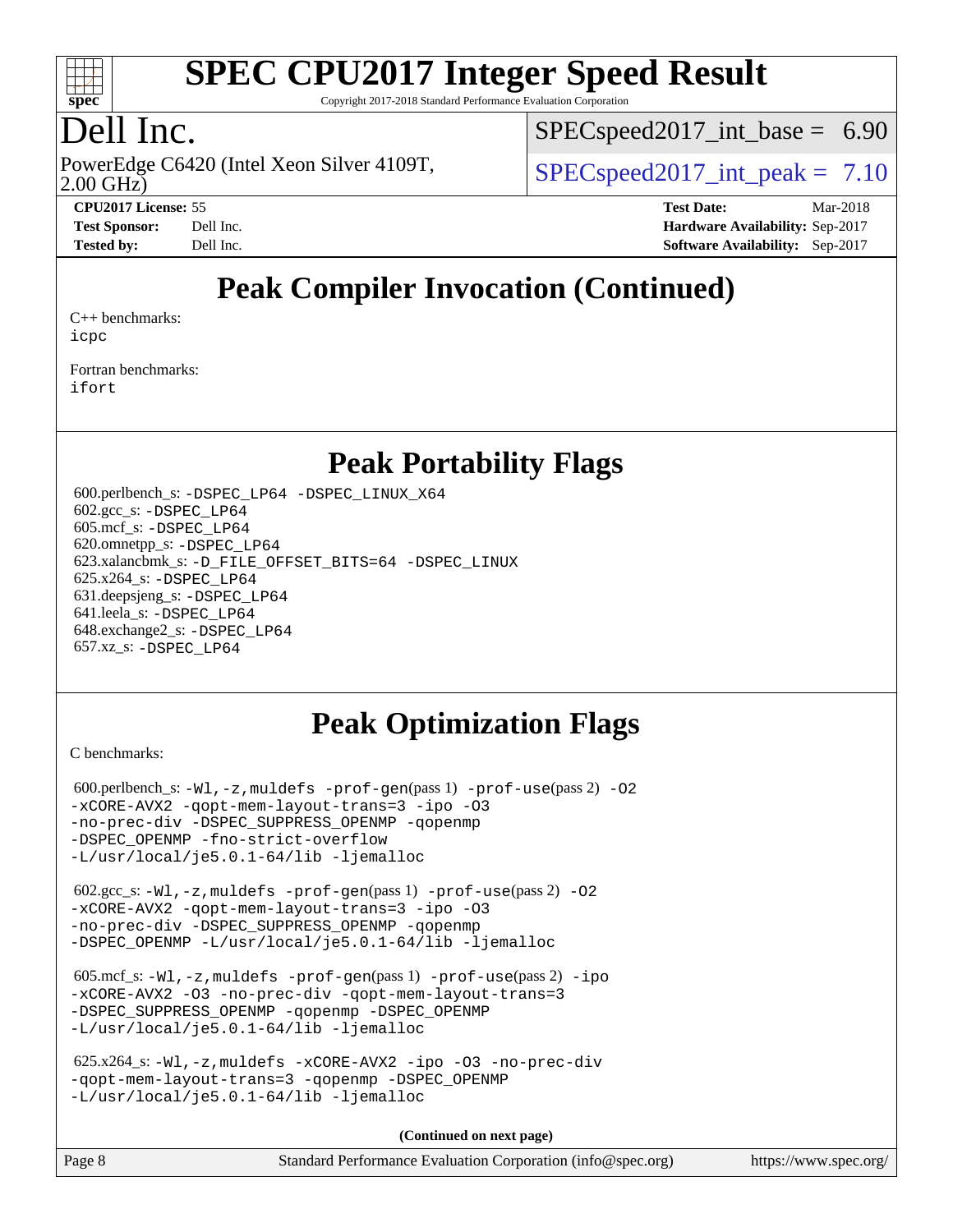

Copyright 2017-2018 Standard Performance Evaluation Corporation

### Dell Inc.

2.00 GHz) PowerEdge C6420 (Intel Xeon Silver 4109T,  $\vert$  [SPECspeed2017\\_int\\_peak =](http://www.spec.org/auto/cpu2017/Docs/result-fields.html#SPECspeed2017intpeak) 7.10

 $SPECspeed2017\_int\_base = 6.90$ 

| <b>Test Sponsor:</b> | Dell Inc. |
|----------------------|-----------|
| <b>Tested by:</b>    | Dell Inc. |

**[CPU2017 License:](http://www.spec.org/auto/cpu2017/Docs/result-fields.html#CPU2017License)** 55 **[Test Date:](http://www.spec.org/auto/cpu2017/Docs/result-fields.html#TestDate)** Mar-2018 **[Hardware Availability:](http://www.spec.org/auto/cpu2017/Docs/result-fields.html#HardwareAvailability)** Sep-2017 **[Software Availability:](http://www.spec.org/auto/cpu2017/Docs/result-fields.html#SoftwareAvailability)** Sep-2017

## **[Peak Optimization Flags \(Continued\)](http://www.spec.org/auto/cpu2017/Docs/result-fields.html#PeakOptimizationFlags)**

657.xz\_s: Same as 602.gcc\_s

[C++ benchmarks:](http://www.spec.org/auto/cpu2017/Docs/result-fields.html#CXXbenchmarks)

620.omnetpp\_s:  $-W1$ ,  $-z$ , muldefs  $-prof-qen(pass 1)$   $-prof-use(pass 2) -ipo$  $-prof-use(pass 2) -ipo$  $-prof-use(pass 2) -ipo$ [-xCORE-AVX2](http://www.spec.org/cpu2017/results/res2018q1/cpu2017-20180305-03806.flags.html#user_peakPASS2_CXXOPTIMIZE620_omnetpp_s_f-xCORE-AVX2) [-O3](http://www.spec.org/cpu2017/results/res2018q1/cpu2017-20180305-03806.flags.html#user_peakPASS1_CXXOPTIMIZEPASS2_CXXOPTIMIZE620_omnetpp_s_f-O3) [-no-prec-div](http://www.spec.org/cpu2017/results/res2018q1/cpu2017-20180305-03806.flags.html#user_peakPASS1_CXXOPTIMIZEPASS2_CXXOPTIMIZE620_omnetpp_s_f-no-prec-div) [-qopt-mem-layout-trans=3](http://www.spec.org/cpu2017/results/res2018q1/cpu2017-20180305-03806.flags.html#user_peakPASS1_CXXOPTIMIZEPASS2_CXXOPTIMIZE620_omnetpp_s_f-qopt-mem-layout-trans_de80db37974c74b1f0e20d883f0b675c88c3b01e9d123adea9b28688d64333345fb62bc4a798493513fdb68f60282f9a726aa07f478b2f7113531aecce732043) [-DSPEC\\_SUPPRESS\\_OPENMP](http://www.spec.org/cpu2017/results/res2018q1/cpu2017-20180305-03806.flags.html#suite_peakPASS1_CXXOPTIMIZE620_omnetpp_s_DSPEC_SUPPRESS_OPENMP) [-qopenmp](http://www.spec.org/cpu2017/results/res2018q1/cpu2017-20180305-03806.flags.html#user_peakPASS2_CXXOPTIMIZE620_omnetpp_s_qopenmp_16be0c44f24f464004c6784a7acb94aca937f053568ce72f94b139a11c7c168634a55f6653758ddd83bcf7b8463e8028bb0b48b77bcddc6b78d5d95bb1df2967) [-DSPEC\\_OPENMP](http://www.spec.org/cpu2017/results/res2018q1/cpu2017-20180305-03806.flags.html#suite_peakPASS2_CXXOPTIMIZE620_omnetpp_s_DSPEC_OPENMP) [-L/usr/local/je5.0.1-64/lib](http://www.spec.org/cpu2017/results/res2018q1/cpu2017-20180305-03806.flags.html#user_peakEXTRA_LIBS620_omnetpp_s_jemalloc_link_path64_4b10a636b7bce113509b17f3bd0d6226c5fb2346b9178c2d0232c14f04ab830f976640479e5c33dc2bcbbdad86ecfb6634cbbd4418746f06f368b512fced5394) [-ljemalloc](http://www.spec.org/cpu2017/results/res2018q1/cpu2017-20180305-03806.flags.html#user_peakEXTRA_LIBS620_omnetpp_s_jemalloc_link_lib_d1249b907c500fa1c0672f44f562e3d0f79738ae9e3c4a9c376d49f265a04b9c99b167ecedbf6711b3085be911c67ff61f150a17b3472be731631ba4d0471706)

 623.xalancbmk\_s: [-L/opt/intel/compilers\\_and\\_libraries\\_2018/linux/lib/ia32](http://www.spec.org/cpu2017/results/res2018q1/cpu2017-20180305-03806.flags.html#user_peakCXXLD623_xalancbmk_s_Enable-32bit-runtime_af243bdb1d79e4c7a4f720bf8275e627de2ecd461de63307bc14cef0633fde3cd7bb2facb32dcc8be9566045fb55d40ce2b72b725f73827aa7833441b71b9343) [-Wl,-z,muldefs](http://www.spec.org/cpu2017/results/res2018q1/cpu2017-20180305-03806.flags.html#user_peakEXTRA_LDFLAGS623_xalancbmk_s_link_force_multiple1_b4cbdb97b34bdee9ceefcfe54f4c8ea74255f0b02a4b23e853cdb0e18eb4525ac79b5a88067c842dd0ee6996c24547a27a4b99331201badda8798ef8a743f577) [-prof-gen](http://www.spec.org/cpu2017/results/res2018q1/cpu2017-20180305-03806.flags.html#user_peakPASS1_CXXFLAGSPASS1_LDFLAGS623_xalancbmk_s_prof_gen_5aa4926d6013ddb2a31985c654b3eb18169fc0c6952a63635c234f711e6e63dd76e94ad52365559451ec499a2cdb89e4dc58ba4c67ef54ca681ffbe1461d6b36)(pass 1) [-prof-use](http://www.spec.org/cpu2017/results/res2018q1/cpu2017-20180305-03806.flags.html#user_peakPASS2_CXXFLAGSPASS2_LDFLAGS623_xalancbmk_s_prof_use_1a21ceae95f36a2b53c25747139a6c16ca95bd9def2a207b4f0849963b97e94f5260e30a0c64f4bb623698870e679ca08317ef8150905d41bd88c6f78df73f19)(pass 2) [-ipo](http://www.spec.org/cpu2017/results/res2018q1/cpu2017-20180305-03806.flags.html#user_peakPASS1_CXXOPTIMIZEPASS2_CXXOPTIMIZE623_xalancbmk_s_f-ipo) [-xCORE-AVX2](http://www.spec.org/cpu2017/results/res2018q1/cpu2017-20180305-03806.flags.html#user_peakPASS2_CXXOPTIMIZE623_xalancbmk_s_f-xCORE-AVX2) [-O3](http://www.spec.org/cpu2017/results/res2018q1/cpu2017-20180305-03806.flags.html#user_peakPASS1_CXXOPTIMIZEPASS2_CXXOPTIMIZE623_xalancbmk_s_f-O3) [-no-prec-div](http://www.spec.org/cpu2017/results/res2018q1/cpu2017-20180305-03806.flags.html#user_peakPASS1_CXXOPTIMIZEPASS2_CXXOPTIMIZE623_xalancbmk_s_f-no-prec-div) [-qopt-mem-layout-trans=3](http://www.spec.org/cpu2017/results/res2018q1/cpu2017-20180305-03806.flags.html#user_peakPASS1_CXXOPTIMIZEPASS2_CXXOPTIMIZE623_xalancbmk_s_f-qopt-mem-layout-trans_de80db37974c74b1f0e20d883f0b675c88c3b01e9d123adea9b28688d64333345fb62bc4a798493513fdb68f60282f9a726aa07f478b2f7113531aecce732043) [-DSPEC\\_SUPPRESS\\_OPENMP](http://www.spec.org/cpu2017/results/res2018q1/cpu2017-20180305-03806.flags.html#suite_peakPASS1_CXXOPTIMIZE623_xalancbmk_s_DSPEC_SUPPRESS_OPENMP) [-qopenmp](http://www.spec.org/cpu2017/results/res2018q1/cpu2017-20180305-03806.flags.html#user_peakPASS2_CXXOPTIMIZE623_xalancbmk_s_qopenmp_16be0c44f24f464004c6784a7acb94aca937f053568ce72f94b139a11c7c168634a55f6653758ddd83bcf7b8463e8028bb0b48b77bcddc6b78d5d95bb1df2967) [-DSPEC\\_OPENMP](http://www.spec.org/cpu2017/results/res2018q1/cpu2017-20180305-03806.flags.html#suite_peakPASS2_CXXOPTIMIZE623_xalancbmk_s_DSPEC_OPENMP) [-L/usr/local/je5.0.1-32/lib](http://www.spec.org/cpu2017/results/res2018q1/cpu2017-20180305-03806.flags.html#user_peakEXTRA_LIBS623_xalancbmk_s_jemalloc_link_path32_e29f22e8e6c17053bbc6a0971f5a9c01a601a06bb1a59df2084b77a2fe0a2995b64fd4256feaeea39eeba3aae142e96e2b2b0a28974019c0c0c88139a84f900a) [-ljemalloc](http://www.spec.org/cpu2017/results/res2018q1/cpu2017-20180305-03806.flags.html#user_peakEXTRA_LIBS623_xalancbmk_s_jemalloc_link_lib_d1249b907c500fa1c0672f44f562e3d0f79738ae9e3c4a9c376d49f265a04b9c99b167ecedbf6711b3085be911c67ff61f150a17b3472be731631ba4d0471706)

631.deepsjeng\_s: Same as 620.omnetpp\_s

641.leela\_s: Same as 620.omnetpp\_s

#### [Fortran benchmarks](http://www.spec.org/auto/cpu2017/Docs/result-fields.html#Fortranbenchmarks):

[-Wl,-z,muldefs](http://www.spec.org/cpu2017/results/res2018q1/cpu2017-20180305-03806.flags.html#user_FCpeak_link_force_multiple1_b4cbdb97b34bdee9ceefcfe54f4c8ea74255f0b02a4b23e853cdb0e18eb4525ac79b5a88067c842dd0ee6996c24547a27a4b99331201badda8798ef8a743f577) [-xCORE-AVX2](http://www.spec.org/cpu2017/results/res2018q1/cpu2017-20180305-03806.flags.html#user_FCpeak_f-xCORE-AVX2) [-ipo](http://www.spec.org/cpu2017/results/res2018q1/cpu2017-20180305-03806.flags.html#user_FCpeak_f-ipo) [-O3](http://www.spec.org/cpu2017/results/res2018q1/cpu2017-20180305-03806.flags.html#user_FCpeak_f-O3) [-no-prec-div](http://www.spec.org/cpu2017/results/res2018q1/cpu2017-20180305-03806.flags.html#user_FCpeak_f-no-prec-div) [-qopt-mem-layout-trans=3](http://www.spec.org/cpu2017/results/res2018q1/cpu2017-20180305-03806.flags.html#user_FCpeak_f-qopt-mem-layout-trans_de80db37974c74b1f0e20d883f0b675c88c3b01e9d123adea9b28688d64333345fb62bc4a798493513fdb68f60282f9a726aa07f478b2f7113531aecce732043) [-nostandard-realloc-lhs](http://www.spec.org/cpu2017/results/res2018q1/cpu2017-20180305-03806.flags.html#user_FCpeak_f_2003_std_realloc_82b4557e90729c0f113870c07e44d33d6f5a304b4f63d4c15d2d0f1fab99f5daaed73bdb9275d9ae411527f28b936061aa8b9c8f2d63842963b95c9dd6426b8a) [-align array32byte](http://www.spec.org/cpu2017/results/res2018q1/cpu2017-20180305-03806.flags.html#user_FCpeak_align_array32byte_b982fe038af199962ba9a80c053b8342c548c85b40b8e86eb3cc33dee0d7986a4af373ac2d51c3f7cf710a18d62fdce2948f201cd044323541f22fc0fffc51b6) [-L/usr/local/je5.0.1-64/lib](http://www.spec.org/cpu2017/results/res2018q1/cpu2017-20180305-03806.flags.html#user_FCpeak_jemalloc_link_path64_4b10a636b7bce113509b17f3bd0d6226c5fb2346b9178c2d0232c14f04ab830f976640479e5c33dc2bcbbdad86ecfb6634cbbd4418746f06f368b512fced5394) [-ljemalloc](http://www.spec.org/cpu2017/results/res2018q1/cpu2017-20180305-03806.flags.html#user_FCpeak_jemalloc_link_lib_d1249b907c500fa1c0672f44f562e3d0f79738ae9e3c4a9c376d49f265a04b9c99b167ecedbf6711b3085be911c67ff61f150a17b3472be731631ba4d0471706)

#### **[Peak Other Flags](http://www.spec.org/auto/cpu2017/Docs/result-fields.html#PeakOtherFlags)**

[C benchmarks](http://www.spec.org/auto/cpu2017/Docs/result-fields.html#Cbenchmarks):  $-m64 - std= c11$  $-m64 - std= c11$ [C++ benchmarks \(except as noted below\):](http://www.spec.org/auto/cpu2017/Docs/result-fields.html#CXXbenchmarksexceptasnotedbelow) [-m64](http://www.spec.org/cpu2017/results/res2018q1/cpu2017-20180305-03806.flags.html#user_CXXpeak_intel_intel64_18.0_af43caccfc8ded86e7699f2159af6efc7655f51387b94da716254467f3c01020a5059329e2569e4053f409e7c9202a7efc638f7a6d1ffb3f52dea4a3e31d82ab) 623.xalancbmk\_s: [-m32](http://www.spec.org/cpu2017/results/res2018q1/cpu2017-20180305-03806.flags.html#user_peakCXXLD623_xalancbmk_s_intel_ia32_18.0_2666f1173eb60787016b673bfe1358e27016ef7649ea4884b7bc6187fd89dc221d14632e22638cde1c647a518de97358ab15d4ad098ee4e19a8b28d0c25e14bf) [Fortran benchmarks](http://www.spec.org/auto/cpu2017/Docs/result-fields.html#Fortranbenchmarks): [-m64](http://www.spec.org/cpu2017/results/res2018q1/cpu2017-20180305-03806.flags.html#user_FCpeak_intel_intel64_18.0_af43caccfc8ded86e7699f2159af6efc7655f51387b94da716254467f3c01020a5059329e2569e4053f409e7c9202a7efc638f7a6d1ffb3f52dea4a3e31d82ab) The flags files that were used to format this result can be browsed at <http://www.spec.org/cpu2017/flags/Intel-ic18.0-official-linux64.2017-10-19.html> <http://www.spec.org/cpu2017/flags/Dell-Platform-Flags-PowerEdge14G-revC.html>